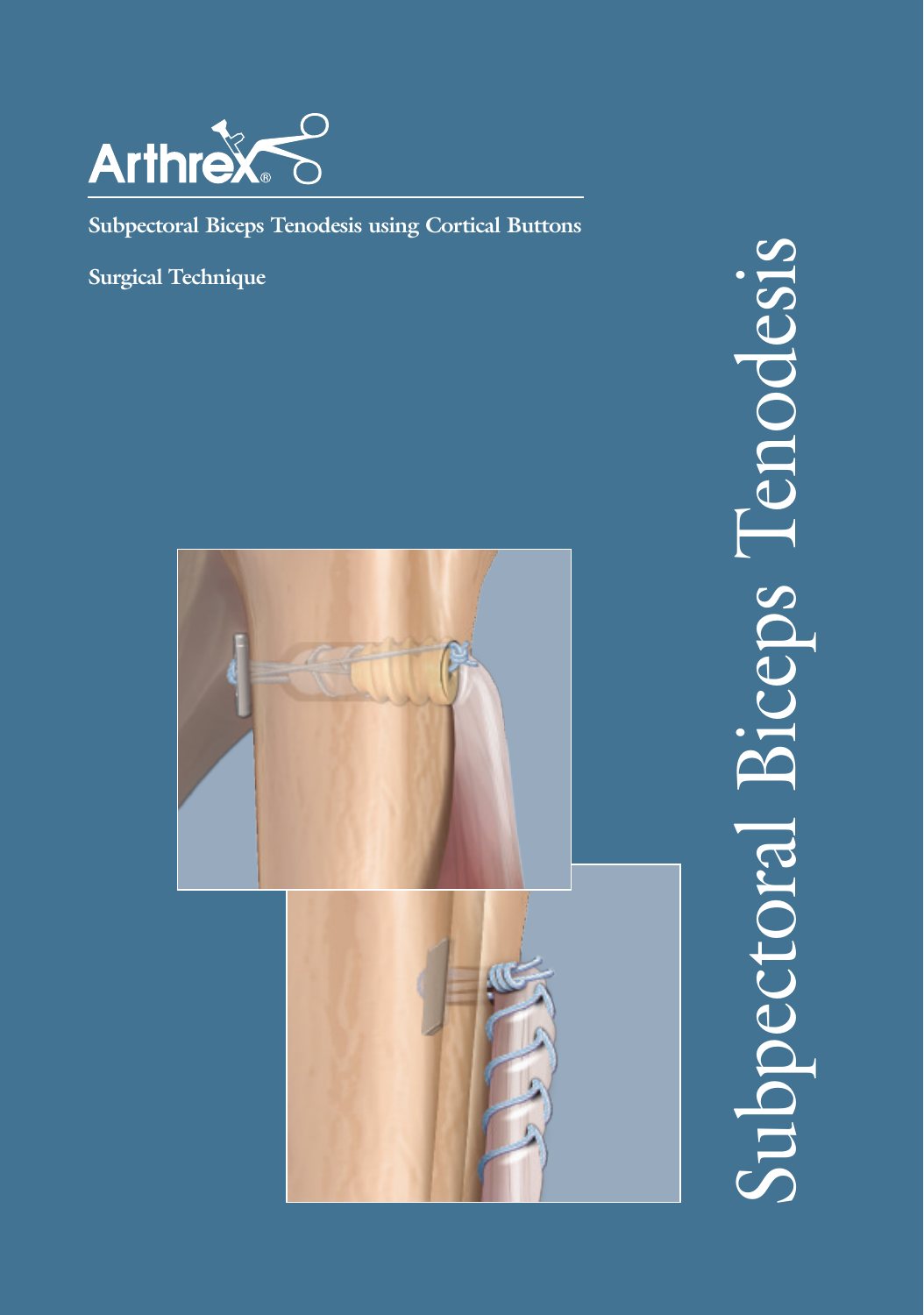## Subpectoral Biceps Tenodesis using Cortical Buttons

#### *Introduction*

Subpectoral biceps tenodesis using cortical buttons and the tension slide technique allows the surgeon to tension and repair the long head of the biceps in either a bicortical or unicortical repair.



*Bicortical*

draw the tendon against the distal cortex of the bone socket. A tenodesis screw may be added to further augment the repair.

The bicortical technique utilizes the BicepsButton to

The unicortical technique utilizes the 8.5 mm long Proximal Tenodesis Button, which has angled edges to promote a toggle effect when the button contacts the far cortex. The tension slide technique draws the tendon onto the humerus.



*Unicortical*

### *Anatomic Considerations*

The location of the axillary and radial nerves in relation to the bicortical tunnel needs to be taken into account. Cadaveric research shows that when drilling in the subpectoral region, the drill hole is at a mean of 36.7 mm from the axillary nerve and 48 mm from the radial nerve.\*

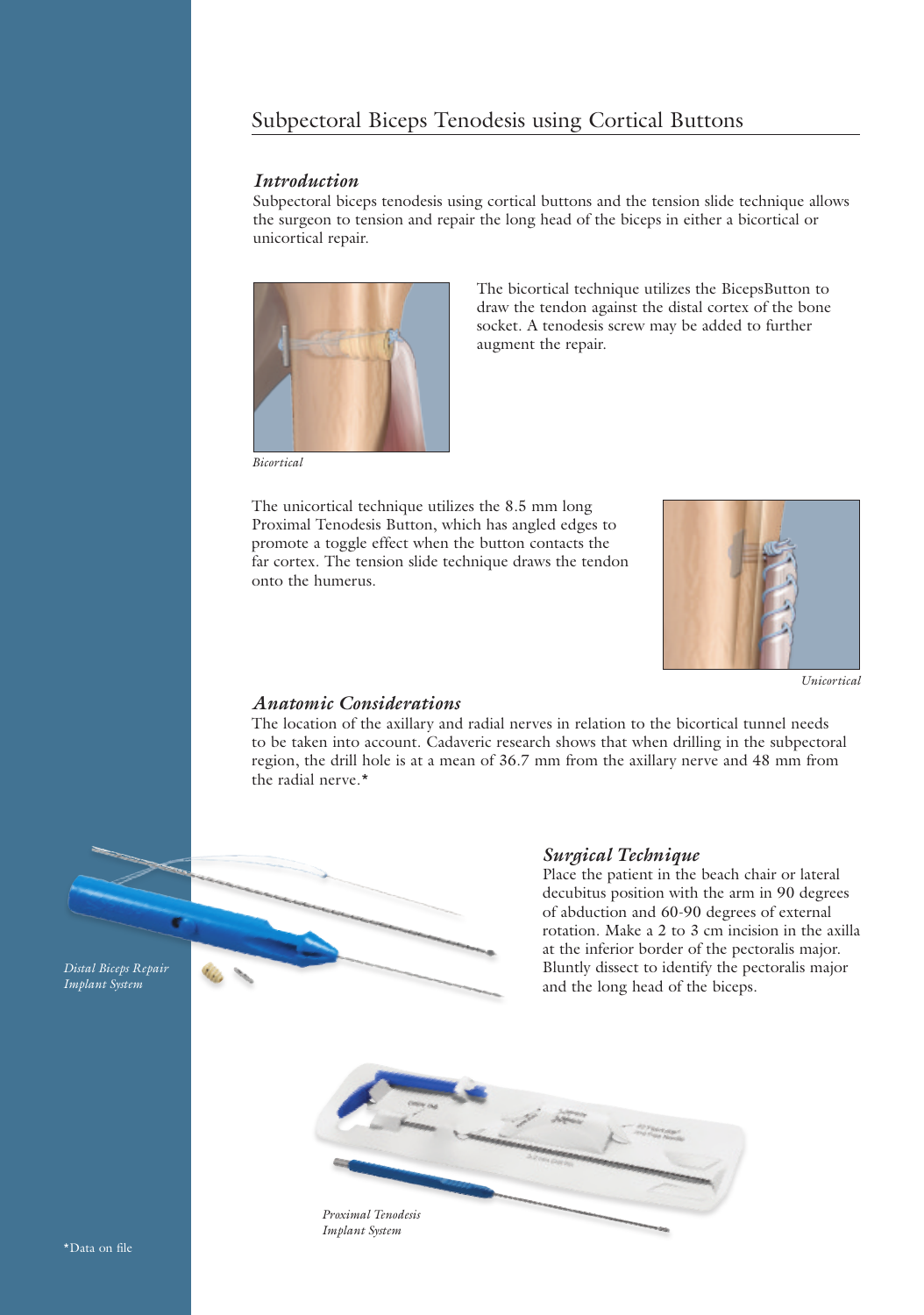# *Ordering Information*

### Bicortical Subpectoral Tenodesis

| Implants:                                                                    |           |
|------------------------------------------------------------------------------|-----------|
| Distal Biceps Repair Implant System (includes BicepsButton, Button Inserter, |           |
| FiberLoop, 7 mm x 10 mm PEEK Tenodesis Screw and 3.2 mm Drill Pin)           | AR-2260   |
| BicepsButton, 12 mm                                                          | AR-2261   |
| #2 FiberLoop w/straight needle                                               | AR-7234   |
| PEEK Tenodesis Screw, 7 mm x 10 mm                                           | AR-1670PS |

| Required Instruments: Included in Bio-Tenodesis Screw System (AR-1675S): |              |
|--------------------------------------------------------------------------|--------------|
| Driver for Bio-Tenodesis Screws                                          | AR-1670DB-01 |
| Tear Drop Handle w/ Suture Cleat                                         | AR-2001BT    |
| Headed Reamer, 7 mm, cannulated                                          | AR-1407      |
|                                                                          |              |

| $AR-2262$  |
|------------|
| $AR-2263$  |
| AR-7281    |
| AR-1255-18 |
|            |

## Unicortical Subpectoral Tenodesis

## *Implants:*

| Proximal Tenodesis Implant System (includes Proximal Tenodesis Button, |         |
|------------------------------------------------------------------------|---------|
| FiberLoop, Free Needle, Shoehorn Cannula and 3.2 mm Drill Pin)         | AR-2290 |
| Proximal Tenodesis Button                                              | AR-2291 |
| #2 FiberLoop w/ straight needle                                        | AR-7234 |
|                                                                        |         |
| <b>Required Disposables:</b>                                           |         |
| Free Needle w/ Nitinol Loop                                            | AR-7281 |
| Drill Pin, 3.2 mm                                                      | AR-2263 |
| Shoehorn Cannula                                                       | AR-6565 |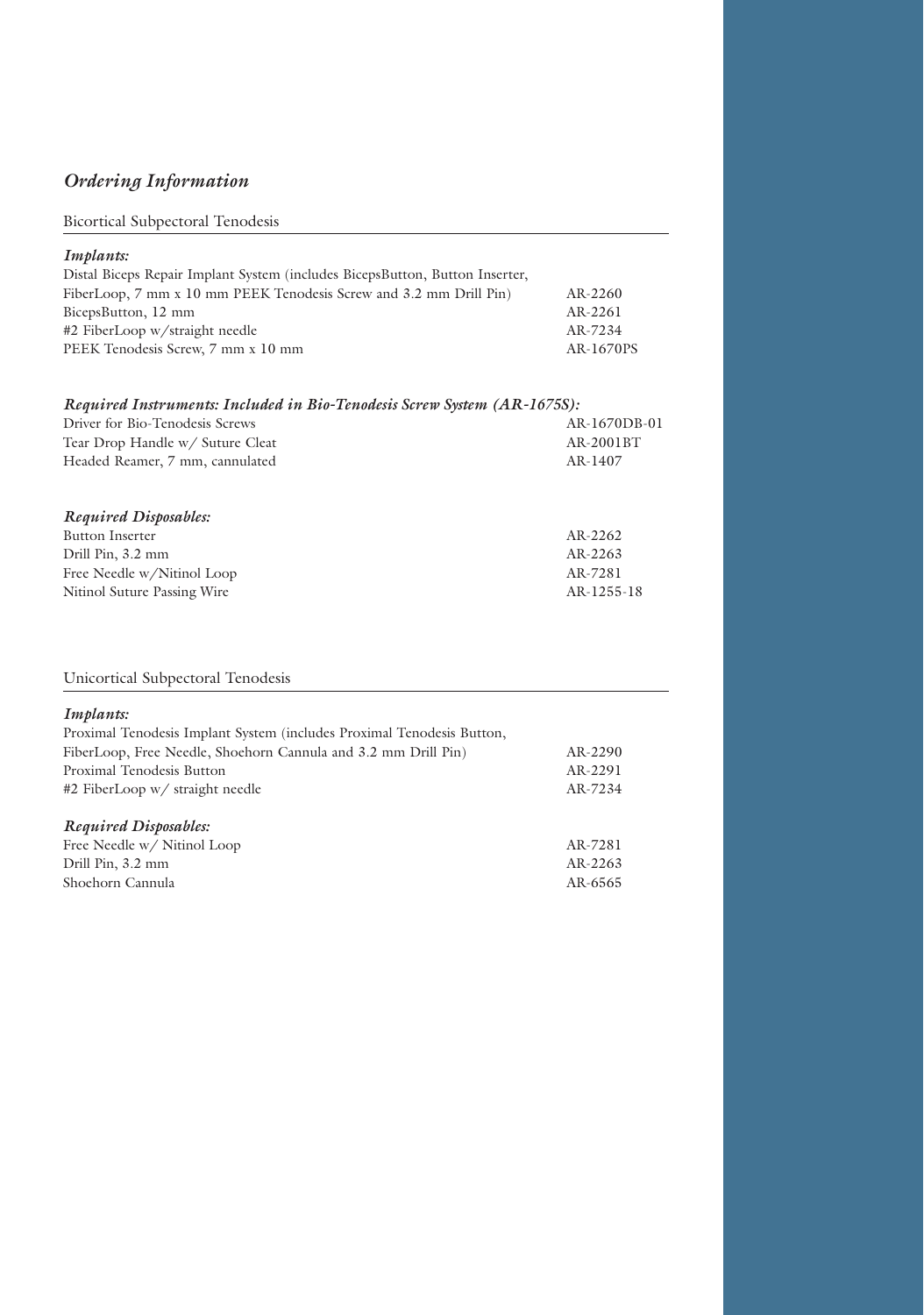

Thread one limb of suture through one side of the BicepsButton and back through the opposite side. Thread the other suture limb through the button in the same manner, starting on the opposite side of the first suture limb. Pull on each suture limb simultaneously to ensure that the button slides freely on the sutures.



Retrieve the biceps through the incision. Using the FiberLoop, whipstitch the tendon approximately 2 cm starting at the musculotendinous junction. Trim the excess tendon and measure the diameter.

**1**

Drill a 3.2 mm bicortical tunnel 1 cm above the inferior border of the pectoralis tendon and ream a unicortical hole, which is line-to-line with the biceps tendon.



Hold tension on the suture limbs and insert the tip of the Button Inserter into the end of the BicepsButton. Maintain tension on the sutures and insert the button through both cortices of the humerus. Use fluoroscopy to verify that the button is properly deployed. Pull back on the lever on the inserter to release the button.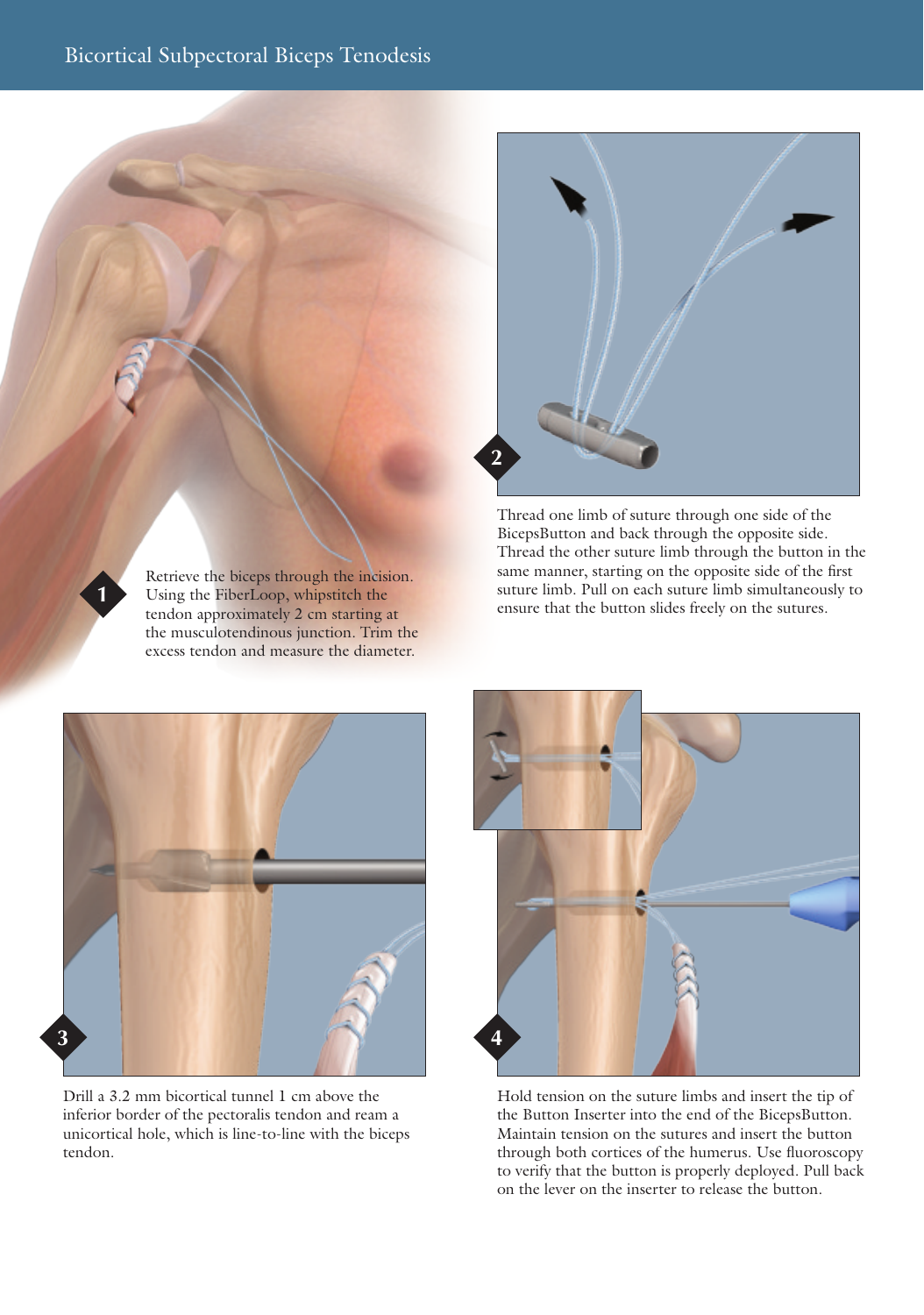

Pull on the free suture limbs to seat the button against the humerus. Tension each suture limb to dock the tendon into the bone tunnel.



Once the tendon is fully seated, use a free needle and pass one suture limb through the tendon and tie a knot. Use a knot pusher if necessary.



If the surgeon chooses to incorporate a Tenodesis Screw into the repair, load the screw onto the Tenodesis driver and load one suture limb through the driver. Insert the screw so it seats flush with the anterior cortex.



Tie the suture limbs over the screw to complete the repair.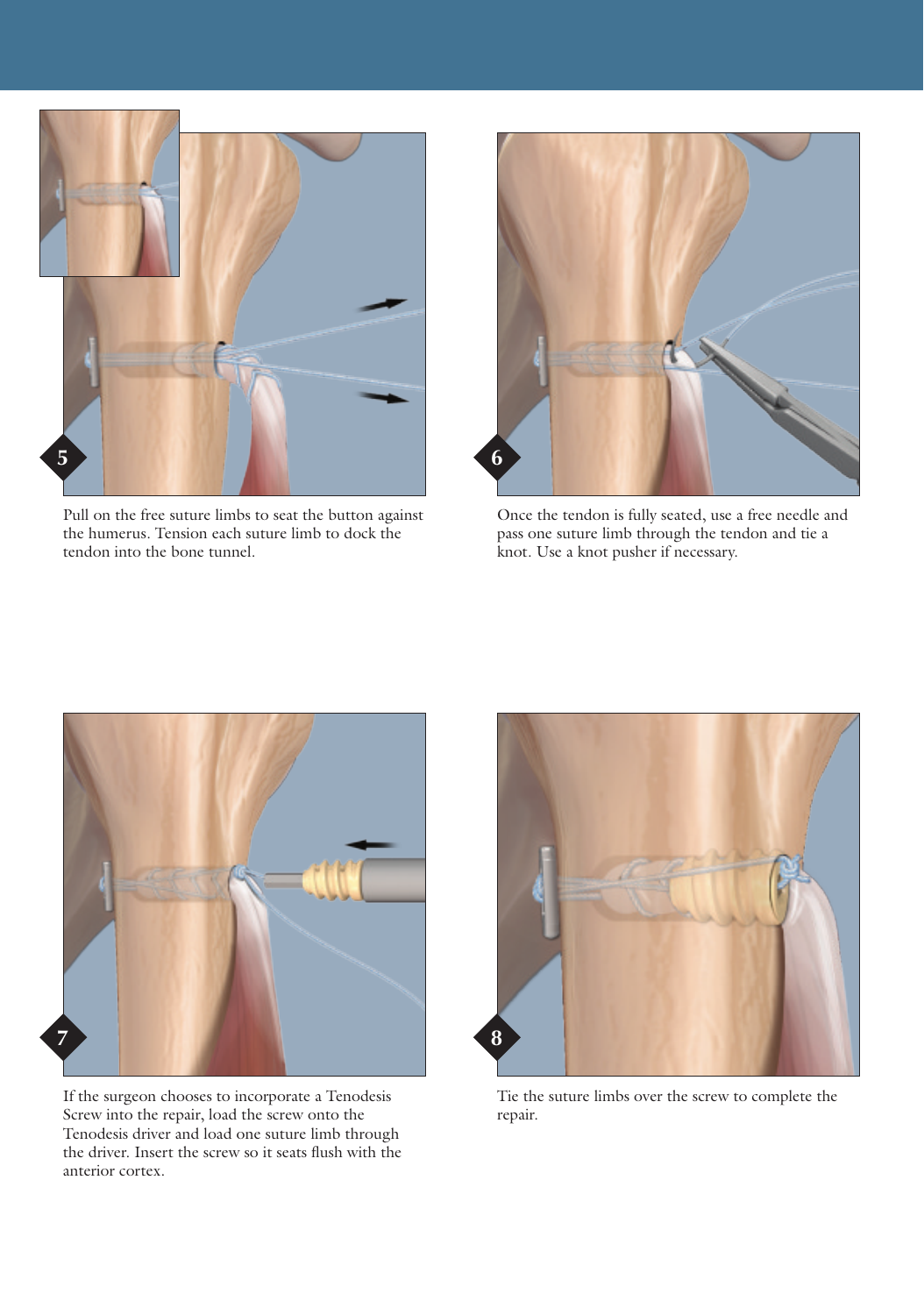

Thread the sutures through the Proximal Tenodesis Button the same way as in Step 2 in the Bicortical Technique. The suture limbs should exit on the long side of the button indicated by the black line on the inserter. Pull on each suture limb simultaneously to ensure that the button slides freely on the sutures.



Retrieve the biceps through the incision. Using the FiberLoop, whipstitch the tendon approximately 2 cm starting at the musculotendinous junction. Trim the excess tendon and measure the diameter.

**1**

Drill a unicortical hole in the humerus 1 cm above the inferior border of the pectoralis tendon using the 3.2 mm Drill Pin. The Shoehorn Cannula can be used as a soft tissue protector.



Insert the button until it makes contact with the far cortex. Remove the cannula and unthread the button from the inserter by turning counterclockwise on the knurled hub. Pull on all sutures to flip the button in the canal and remove the inserter. Use fluoroscopy to confirm button deployment.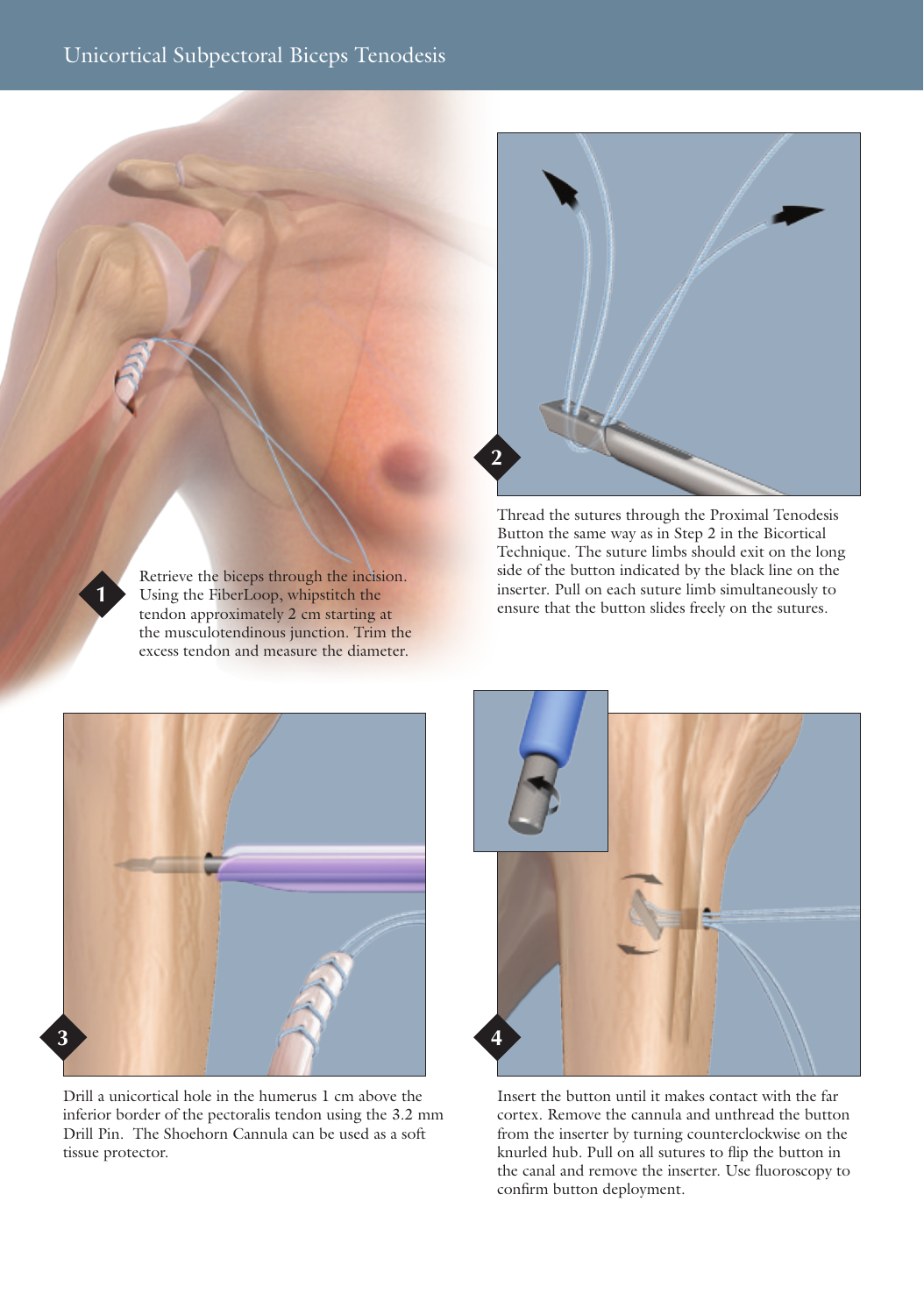

Pull on the free suture limbs to reduce the tendon onto the humerus.



Once the tendon is fully reduced, use the Free Needle to pass one limb of suture through the tendon and tie a knot to complete the repair.